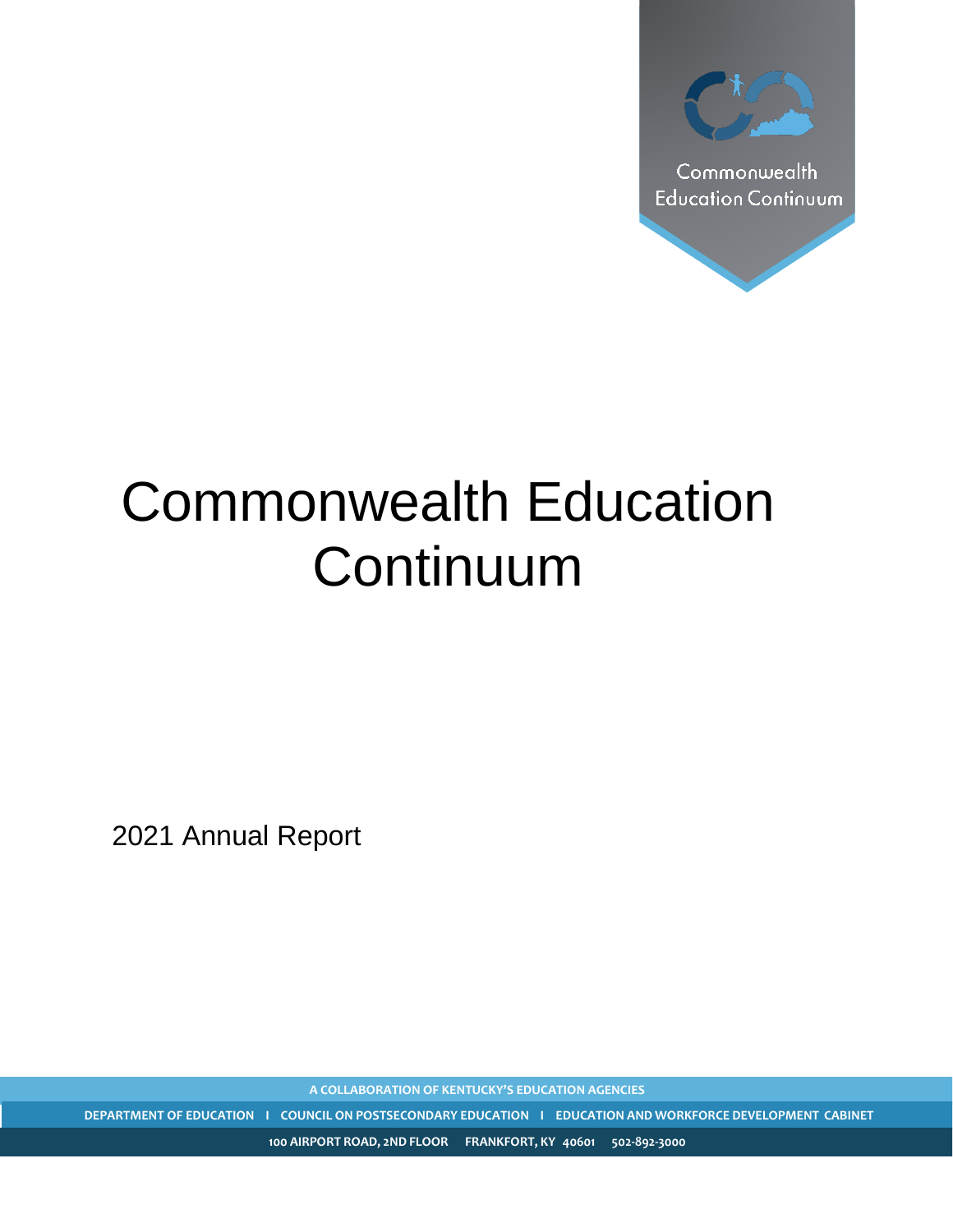## **Commonwealth Education Continuum 2021 Annual Report**

#### **Purpose**

In order for students to earn degrees and credentials that lead to sustainable, competitive-wage careers, it is imperative that their educational experience, from preschool through postsecondary education, provides an equitable opportunity to successfully transition to the next level.

The Commonwealth Education Continuum (CEC) was formed out of the moral imperative to strengthen the education pipeline. Co-chaired by Lt. Governor Jacqueline Coleman, Council on Postsecondary Education President Aaron Thompson, and Education Commissioner Jason Glass, the Continuum consists of 28 members whose expertise ranges from early childhood to the workforce (see Appendix A). CEC members met quarterly to achieve the following outcomes and approximate timeline: February – establishment of annual objectives; June – midterm progress report; September – report on legislative and policy recommendations; and December – annual progress report. CEC leadership and members are supported by a continued partnership with Education Strategy Group (ESG).

To further understand the diverse needs of the state and seek actions to improve Kentucky's education system, the CEC created three workgroups with distinct focus areas at its April meeting. The workgroups include: Early Postsecondary Opportunities, Educator Workforce and Diversity, and Successful Transition to Postsecondary. The workgroups met monthly to develop recommendations, implementation plans, key inputs and strategies, and viable policy proposals to present to the CEC in consideration of its efforts. The workgroups were co-chaired by the following leaders: Early Postsecondary Opportunities – Commissioner Jason Glass and KCTCS President Paul Czarapata; Educator Workforce and Diversity – Lt. Gov. Jacqueline Coleman and WKU College of Education Dean Corinne Murphy; and Successful Transition to Postsecondary – CPE Pres. Aaron Thompson and Kentucky Board of Education Chair Lu Young (see Appendix A).

#### **Overview of Work Accomplished**

During its initial meeting in January 2021, CEC members focused the work of the Continuum around an annual objective to develop and execute a specific plan to activate the biggest levers for increasing successful student transitions into postsecondary. The work that began in the CEC workgroups honed in on how to accomplish this objective. The focus of the workgroups centered on the following: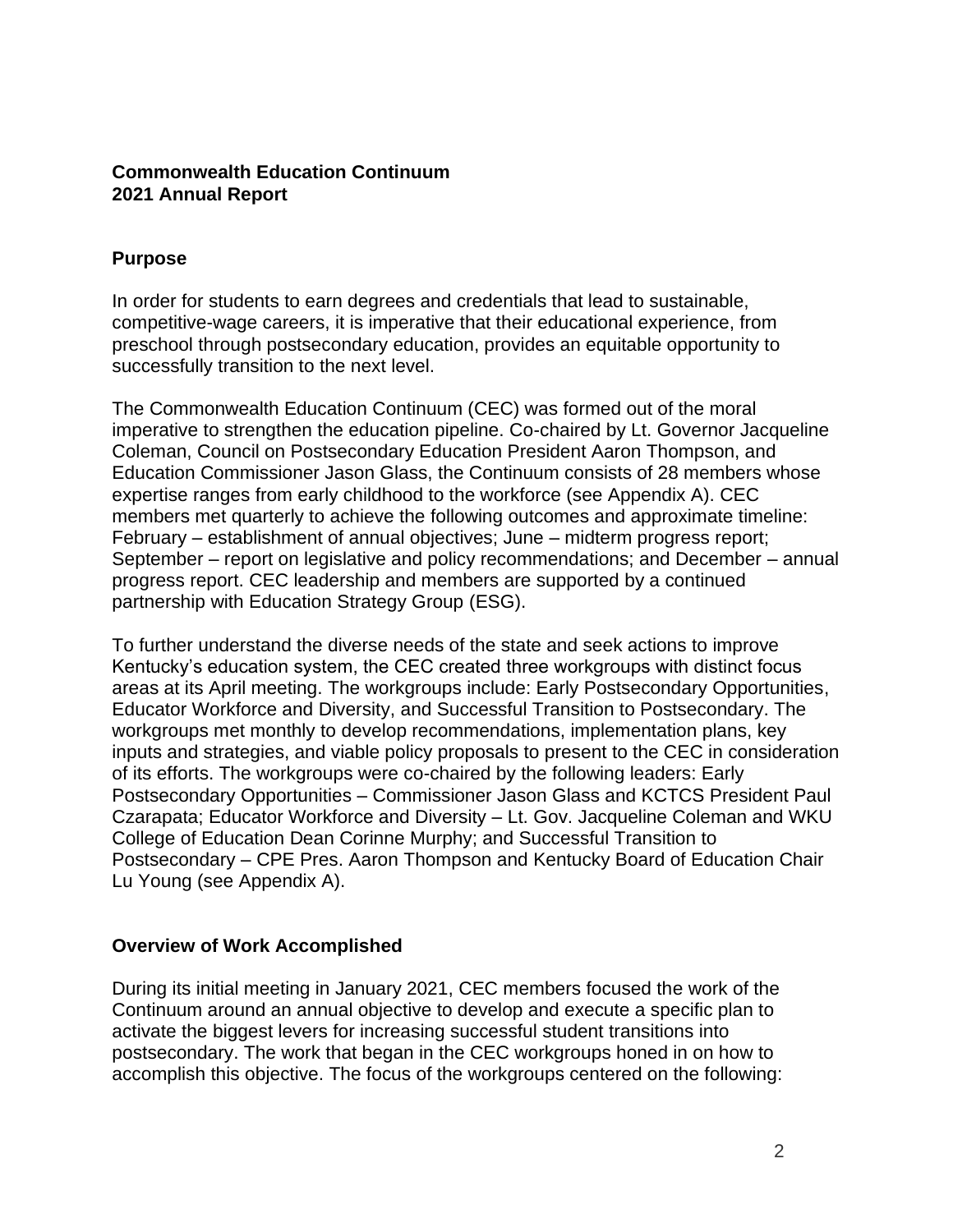## April

Information sharing by ESG on the Unlocking Potential Framework and national trends, sharing and revising workgroup objectives and focus areas, and starting to lift up key challenges.

## May

A re-centering on workgroup objectives and focus areas, sharing and discussing the structure and process for the first workgroup deliverable, co-creating an aspirational vision, continuing to build a list of challenges, and starting to build a list of potential strategies.

#### June

Exploration of the initial findings from stakeholder engagement efforts, finalizing the first workgroup deliverable, and lifting up key questions or considerations for other workgroups.

## **August**

Discussion on the key takeaways from the thought partner feedback session on the emerging recommendations, and further refinement and prioritization of the recommendations to account for implementation considerations.

## November

Review of state agency-related action steps and requests, and further consideration of agency-level implementation efforts to inform the next meeting of the full Continuum.

# **Stakeholder Engagement**

In an effort to elevate the voices of the communities most impacted by the work of the CEC, ESG, in collaboration with CPE, held a series of interviews and focus groups with various stakeholders from across the state while the workgroups were meeting. Coordinated with the eight regional educational cooperatives to ensure geographical diversity, the questions centered on the three workgroup areas: Early Postsecondary Opportunities, Educator Workforce and Diversity, and Successful Transition to Postsecondary. Further, the regions were charged with the recruitment of participants who were from schools and districts with economic and racial diversity. A total of 166 individuals participated in the stakeholder interviews and focus groups: 120 from the K-12 sector and 46 from higher education. The insights gleaned from these engagements supported the CEC in developing a set of recommendations grounded in the interests, needs, and challenges experienced by the communities it serves. See Appendix A for more information on who participated in the interviews and focus groups and the key takeaways.

Additionally, in July, the CEC shared the stakeholder insights and workgroups' emerging recommendations with thought partners, which include a group of individuals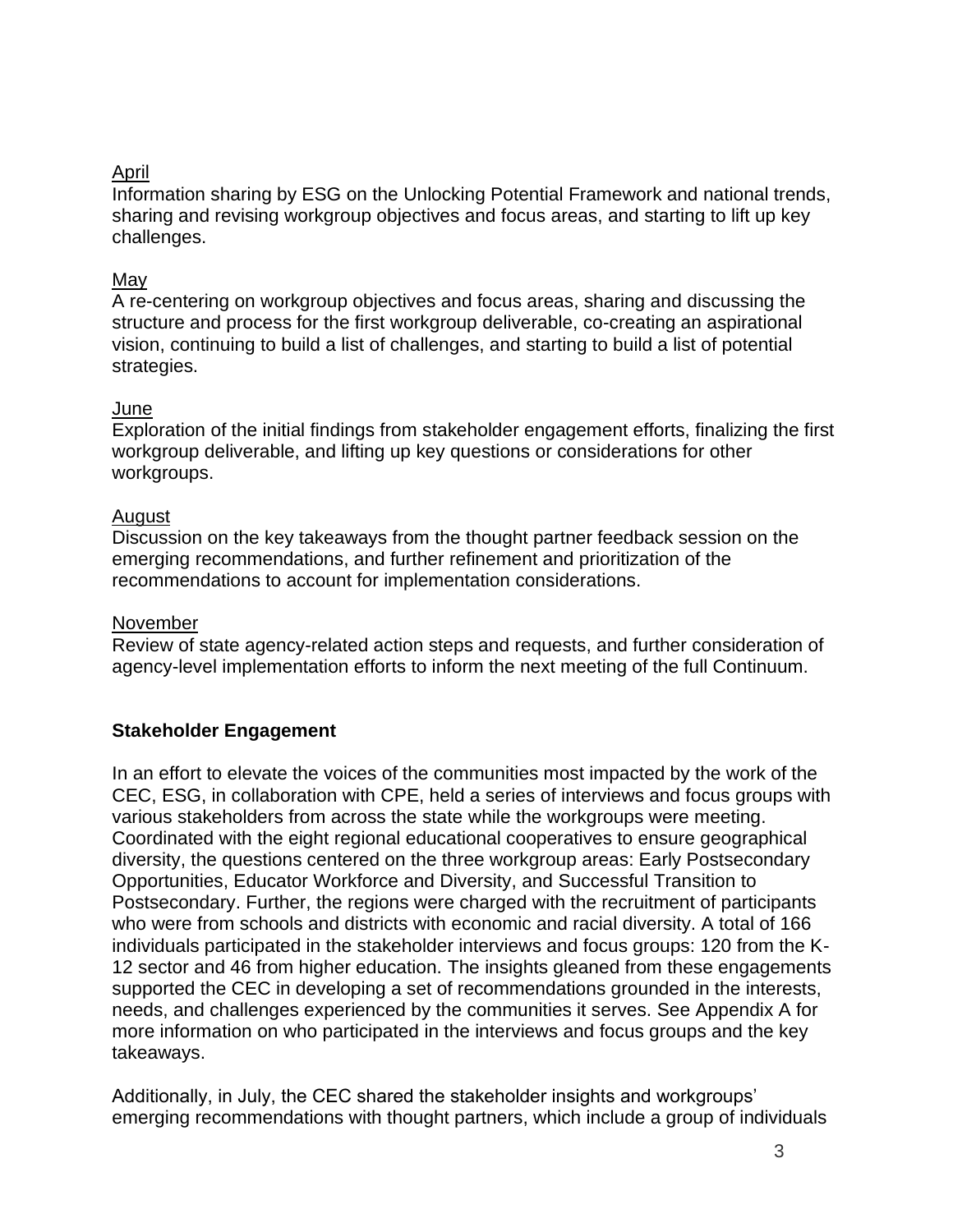who expressed interest in the CEC's work. Thought partners bring a variety of experiences and include higher education faculty and administrators, high school administrators, education research and advocacy organizations, nonprofits, and chambers of commerce. The thought partners were invited to a meeting to review the stakeholder engagement takeaways and see the working list of emerging recommendations. During this meeting, the thought partners were able to ask questions and provide feedback on the emerging recommendations. Additionally, the thought partners completed a survey to help prioritize and refine the recommendations.

#### **Prioritized Recommendations and Actions**

Stakeholder insights, thought partner feedback and state agency implementation considerations helped to narrow the list of emerging recommendations developed during the first half of the year. The final, prioritized set of recommendations for each workgroup is listed below. This list also includes action steps for state agencies as they begin to implement each of the recommendations.

#### *Successful Transition to Postsecondary*

**Employ more postsecondary transition advisors to help students plan for and transition to postsecondary education.**

- a. Create a statewide program to strengthen postsecondary transition advising practices through the creation of local communities of practice, and state and national networks in order to aid school counselors, college and career coaches, and Family Resource and Youth Service Center Coordinators in better understanding the ever-changing postsecondary landscape and opportunities across the state.
- b. Implement the Kentucky Advising Academy to provide a free comprehensive series of face-to-face and virtual professional learning and resources, centered on postsecondary advising, for school counselors and Family Resource/Youth Service Center (FRYSC) coordinators that will support students, families and professionals.

#### **Create a comprehensive communications campaign to better equip high school students with the necessary knowledge to successfully transition to postsecondary.**

- a. Pilot a letter or notifications to send students each year of high school, via Infinite Campus and other methods, that outlines institutions they may be eligible to attend and important postsecondary transition steps and opportunities for that year.
- b. Create a statewide web-based resource hub for targeted audiences to access resources and information regarding early postsecondary opportunities, postsecondary institutions, career pathways, financial aid information, etc.

#### **Catalyze a statewide, cross-agency campaign to improve FAFSA completion rates and access to FAFSA data for schools and districts.**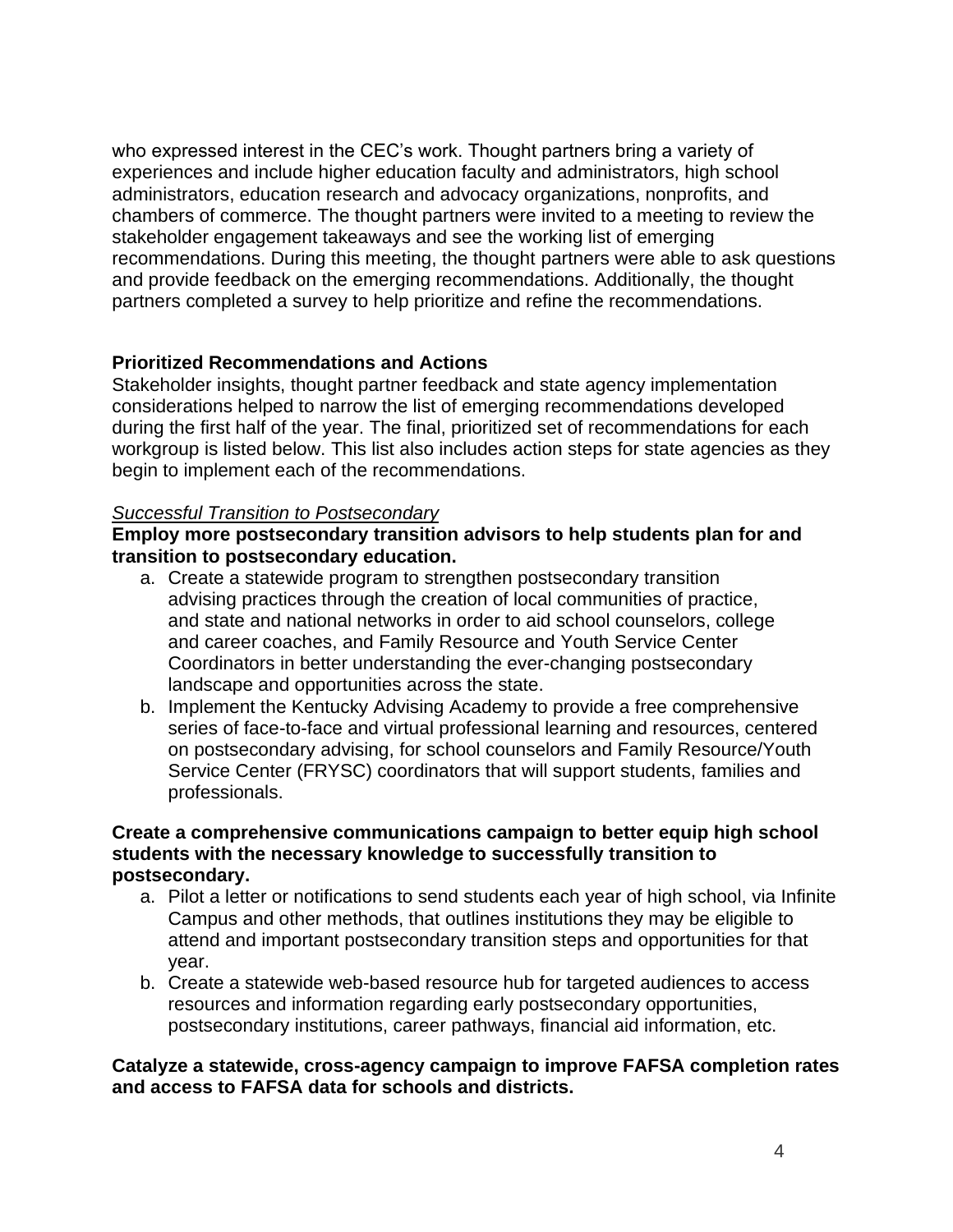- a. Establish a standing cross-agency committee to explore and evaluate agencylevel efforts and achieve FAFSA completion goals.
- b. Develop and provide FAFSA-related training and resources on a statewide scale to better equip school counselors, postsecondary transition advising teams and other partners.
- c. Increase participation in the USDE's FAFSA Completion Initiative (FCI).

## **Expand institutional capacity to support students as they transition to postsecondary.**

a. Continue summer bridge programming grants and expand opportunities to the summer before junior year through grants issued to institutions of higher education.

# *Early Postsecondary Opportunities*

**Ensure every high school student has access to at least one early postsecondary opportunity and the support to successfully complete, particularly those students and families who have been traditionally underrepresented in early postsecondary opportunities (EPO).**

- a. Develop a toolkit (containing suggested outreach, ways to identify students using data, how to establish and scale partnerships, advantages of EPO opportunities, differences among program types, steps to enroll, and supports to improve student success) -- along with professional development -- for K-12 schools and districts to advise students and families.
- b. Develop an online interactive advising tool to provide user-friendly guidance on the availability of EPO (a catalog documenting courses, credentials, etc.) and how they will transfer to various in-state institutions -- aligned to the web portal mentioned above.

#### **Increase state funding to cover the cost of early postsecondary opportunities for all students, including equity grants for low- and middle-income students and families**.

- a. Issue equity grants to local districts based on eligibility criteria, allowable uses of funds, and an application process.
- b. Provide state funding to cover the fees of EPO exams for all students.

#### **Strengthen local and regional partnerships among high schools, postsecondary institutions, and the workforce to expand access, advising, and support to early postsecondary opportunities.**

a. Re-establish the Dual Credit Advisory Council to revisit policy and guidance around partnerships to improve student access, advising and supports.

#### *Educator Workforce and Diversity*

## **Launch a compelling campaign that highlights the importance and benefits of entering the teaching profession.**

a. Promote Go Teach KY via social media engagement on all platforms, the Ed Rising newsletter and Educator Development newsletter.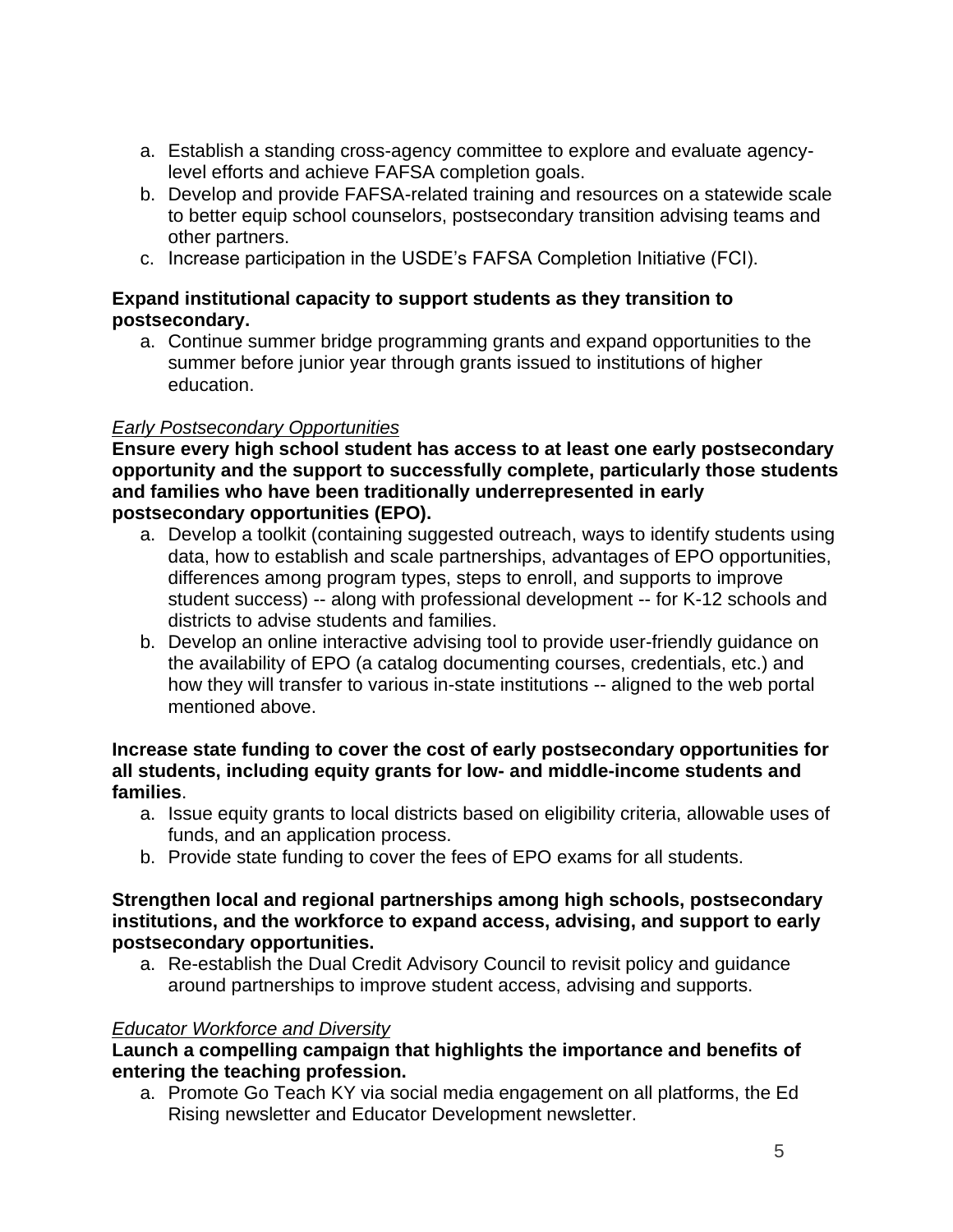- b. Broaden reach through the production of creative and innovative PSAs and the GoTeach KY Frenzy.
- c. Promote "WHY I Teach" podcasts to feature working teachers at various career stages.

#### **Enhance the recruitment to increase the number of teachers with an emphasis on underrepresented groups.**

- a. Provide funding for the Substitute/Service(Pre)Teacher/Support Paraprofessional Teacher Engagement and Professional Pipeline (STEPP) to support development and implementation of a school/district initiative and the innovative use of substitutes and/or pre-service teachers and paraprofessionals.
- b. Implement the Project Early Entry Plan to encourage and support innovative efforts of schools and districts to improve the pipeline of teaching-learning pathway participants by providing access to introductory opportunities into the teaching profession for middle and high school students.
- c. Recruit military and JR ROTC participants to pursue teaching opportunities in computer science and other CTE fields.
- d. Administer "Grow Your Own" grants to encourage innovative district programs to inspire high school students.
- e. Propose regulatory changes to increase the Praxis validity time frame to 10 years and update the standards for admission to educator preparation programs.
- f. Provide cultural competence facilitator training through the education cooperatives for all K-12 districts.
- g. Administer Commonwealth Educator Diversity Program grants to promote innovative strategies for recruiting and retaining teacher candidates to increase the diversity of the teacher workforce.

## **Increase teacher and administrator retention and advancement opportunities with attention to underrepresented groups.**

- a. Continue and expand new Teacher Support programs.
- b. Continue to provide National Board-related supports to include professional learning and building a teacher network.
- c. Continue the IMPACT Survey so districts and schools can use the data to support retention-related efforts.
- d. Ensure all public K-12 educators have access to the KAET Competency Modules to assist in the development of more effective and equitable practices to meet the needs of all students.

# **Looking Ahead**

Based on feedback from workgroup and CEC members, the Continuum will develop an annual objective at its first 2022 meeting. Workgroups then will be established to further explore focus areas and achieve the annual objective. Throughout the year, the CEC will revisit the 2021 prioritized recommendations identified in this report to consider successes and opportunities, as well as consider how the implementation efforts of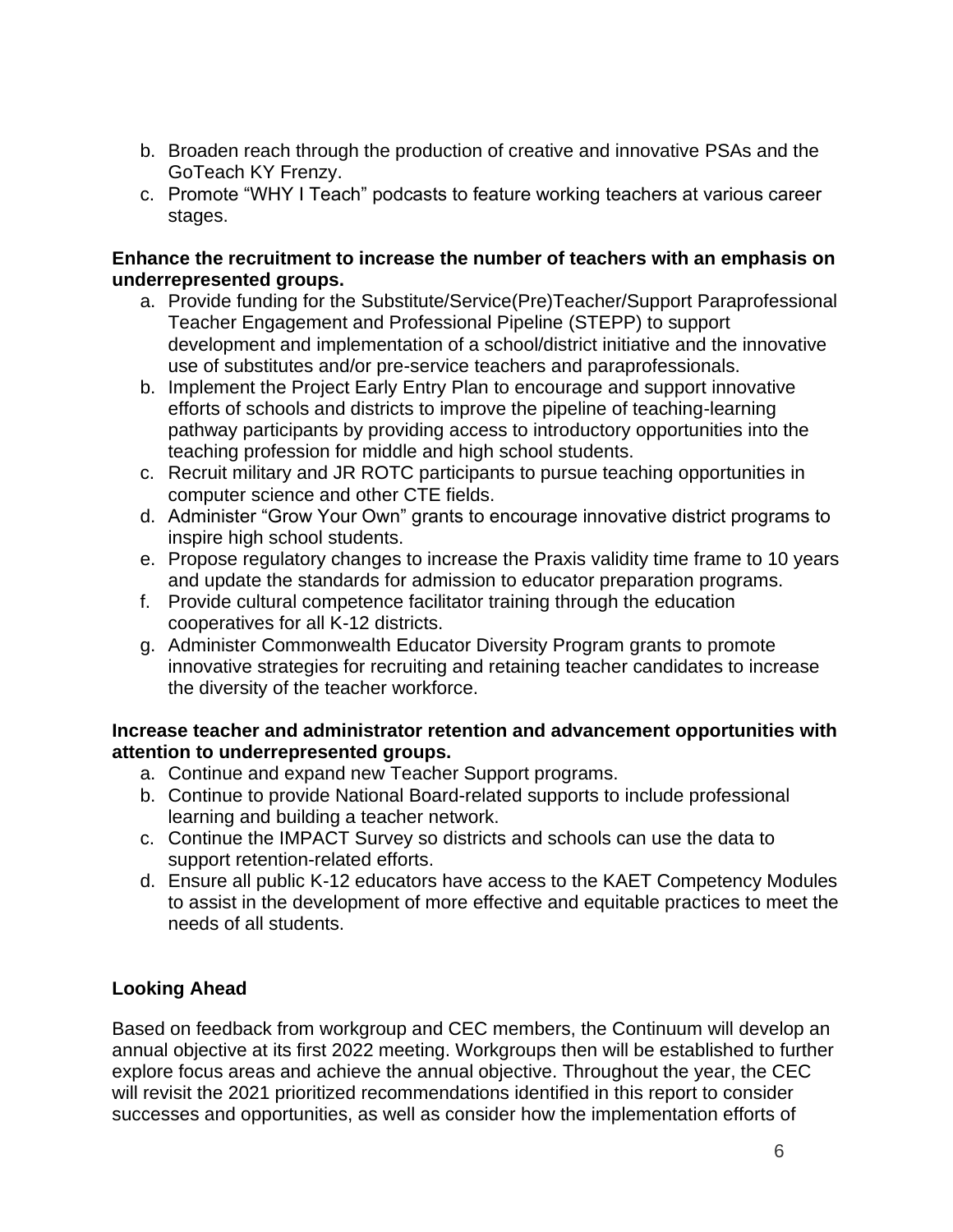these priorities might inform future workgroup needs. Attention also will be paid to the outcomes of the 2022 Kentucky Regular Legislative Session and how that might impact future CEC efforts.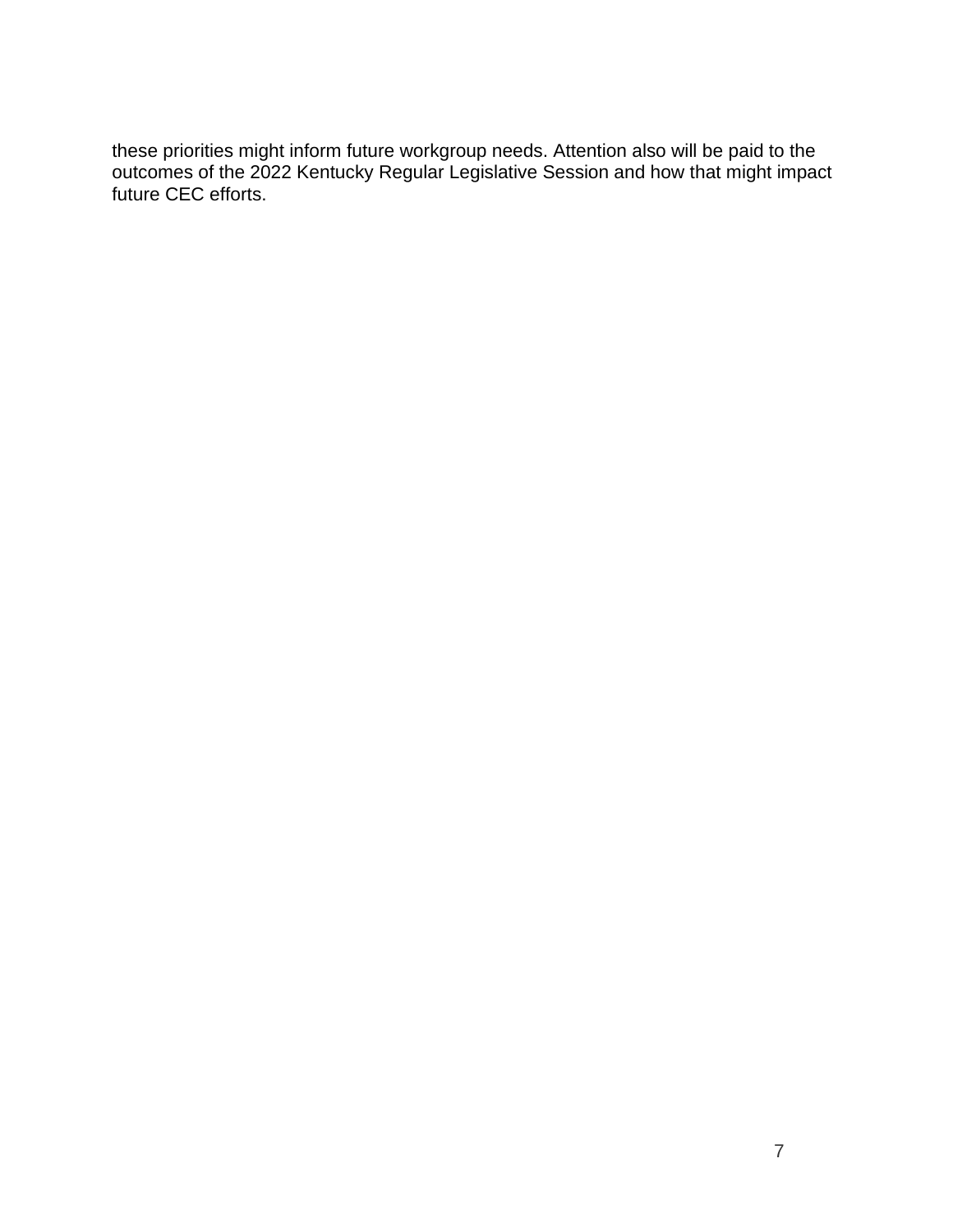# **Appendix A**

Commonwealth Education Continuum and Workgroup Membership 2021

# *Commonwealth Education Continuum Members*

Co-Chair Dr. Aaron Thompson, president of the Council on Postsecondary Education Co-Chair Lt. Gov. Jacqueline Coleman, secretary of the Workforce and Development Cabinet

Co-Chair Dr. Jason E. Glass, commissioner of the Kentucky Department of Education Sen. David Givens, Kentucky Senate

Sen. Max Wise, Kentucky Senate

Rep. James Tipton, Kentucky House of Representatives

Luke Mentzer, board chair of the Kentucky Council on Postsecondary Education

Dr. Lu Young, board chair of the Kentucky Board of Education

Dr. OJ Oleka, president of the Association of Kentucky Independent Colleges and **Universities** 

Kyle Thomas, board president of the Kentucky School Counselor Association Gene Hutchins, executive director of the Kentucky Higher Education Assistance Authority

Eddie Campbell, president of the Kentucky Education Association

Dr. Rhonda Caldwell, executive director of the Kentucky Association of School **Administrators** 

Ronda Harmon, executive director of the Kentucky Association of School Councils Dr. Jim Flynn, executive director of the Kentucky Association of School Superintendents David Horseman, associate commissioner of the Office of Career and Technical Education, Kentucky Department of Education

Dr. Paul Czarpata, president of the Kentucky Community and Technical College System Lisa Rudzinski, board chair of the Education Professional Standards Board Kerri Schelling, executive director of the Kentucky School Boards Association Robert Hayes, director of the Student Transitions and Family Programs, University of **Kentucky** 

Logan Justice, P-12 student representative

Amy Neal, executive director of the Kentucky Governor's Office of Early Childhood Dr. Dallas Kratzer, grant program manager of the Cyber Security and Workforce

Development Outreach, Kentucky Commission on Military Affairs

John Lyons, interim executive director of the Kentucky Workforce Innovation Board Jenny Sawyer, executive director of admissions, University of Louisville

Dr. Corinne Murphy, College of Education dean of Western Kentucky University

Dr. Robert Jackson, president of Murray State University

Kathleen Christian, president of the 16th District PTA

Priyadarshini Chandrashekhar, postsecondary student representative

*Early Postsecondary Opportunities Workgroup Members* Sandra Baker, Bowling Green Area Chamber of Commerce

Dr. Dan Connell, Morehead State University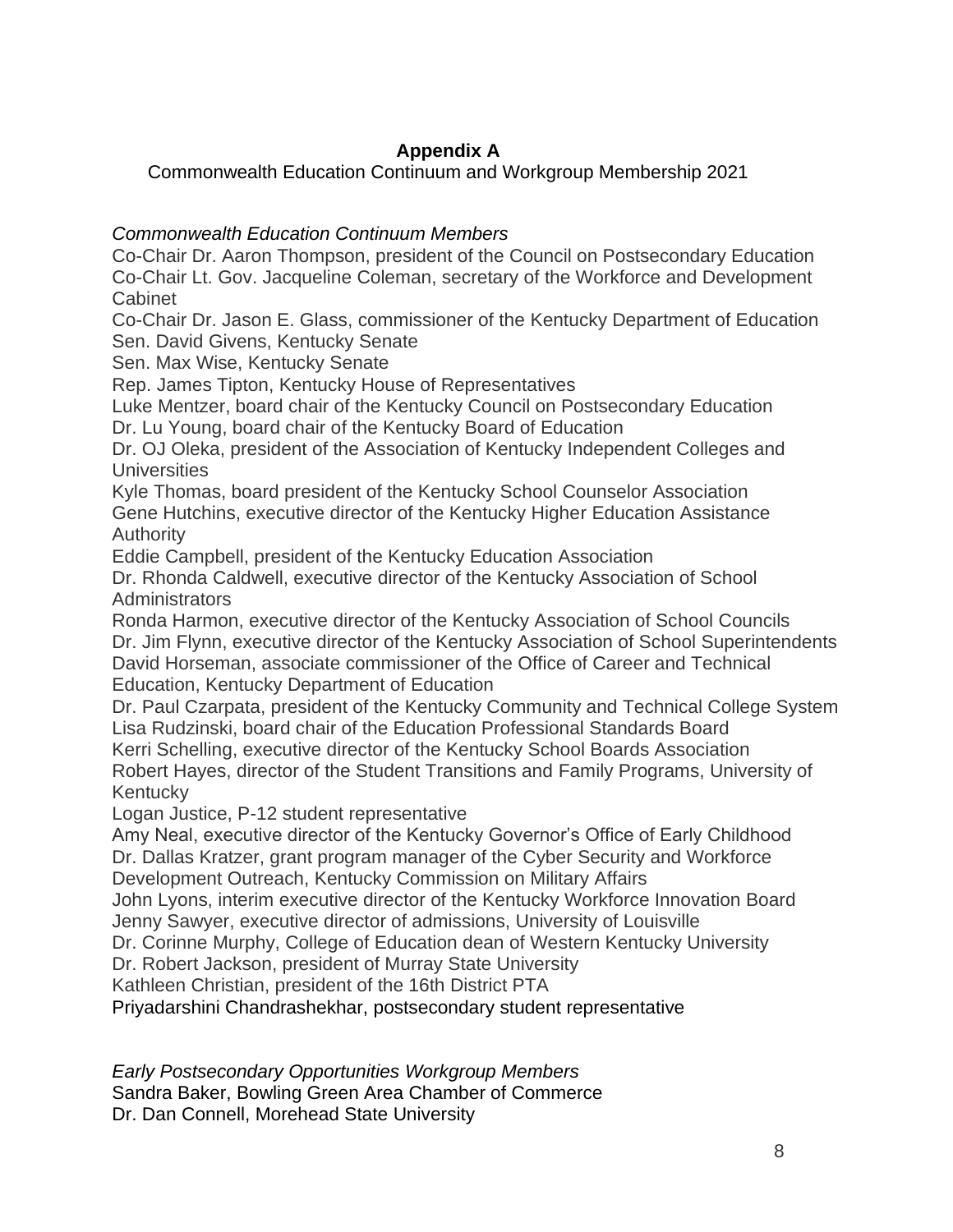Brad Hall, University of the Cumberlands David Horseman, Kentucky Department of Education Eugene Hutchins, Kentucky Higher Education Assistance Authority Carla Kersey, Kentucky Educational Development Corporation Marybeth Lawson, GEAR UP Kentucky Dr. OJ Oleka, president of the Association of Kentucky Independent Colleges and **Universities** Meredith Rozanski, Bowling Green Area Chamber of Commerce Jenny Sawyer, University of Louisville Rep. James Tipton, Kentucky House of Representatives Christine Tarquinio, Louisville Metro Chamber of Commerce Dr. Kathleen "Kakie" Urch, University of Kentucky Dr. LorryBeth Wilson, West Kentucky Community and Technical College

#### *Educator Workforce and Diversity Workgroup Members*

Terri L. Bradshaw, Kentucky Capital Development Corp Dr. Rhonda Caldwell, Kentucky Association of School Administrators Eddie Campbell, Kentucky Education Association Penny Christian, Kentucky Parent Teacher Association Dr. Ginni Fair, Northern Kentucky University Dr. Jim Flynn, Kentucky Association of School Superintendents Elly Gilbert, Kentucky Department of Education Dr. Kimberly Haverkos, Thomas More University Logan Justice, P-12 Student Representative Dr. Dallas Kratzer, Kentucky Commission on Military Affairs Vivian Lasley-Bibbs, Kentucky Department for Public Health Bren Martin, Prichard Committee Dr. Soraya Matthews, Perspective Education Professional Services Dr. Sheri McGuffin, AdvanceKentucky Dr. Margaret Mohr-Schroeder, University of Kentucky Jessica Romious, Council on Postsecondary Education Dr. Lisa G. Stephenson, West Kentucky Community and Technical College

*Successful Transition to Postsecondary Workgroup Members* Ben Brandstetter, Brandstetter Carroll Inc. Stephanie Devine, Teach for America Appalachia Dr. Bob Jackson, Murray State University Mary Jackson, GEAR Up Kentucky Shauna King-Simms, Kentucky Community and Technical College System Barry Lee, Casey County Board of Education Shawn Lyons, Transylvania University Elizabeth Mays, EdjAnalytics Dr. Ebony Muldrow, University of Louisville Dr. Sarah Ochs, Western Kentucky University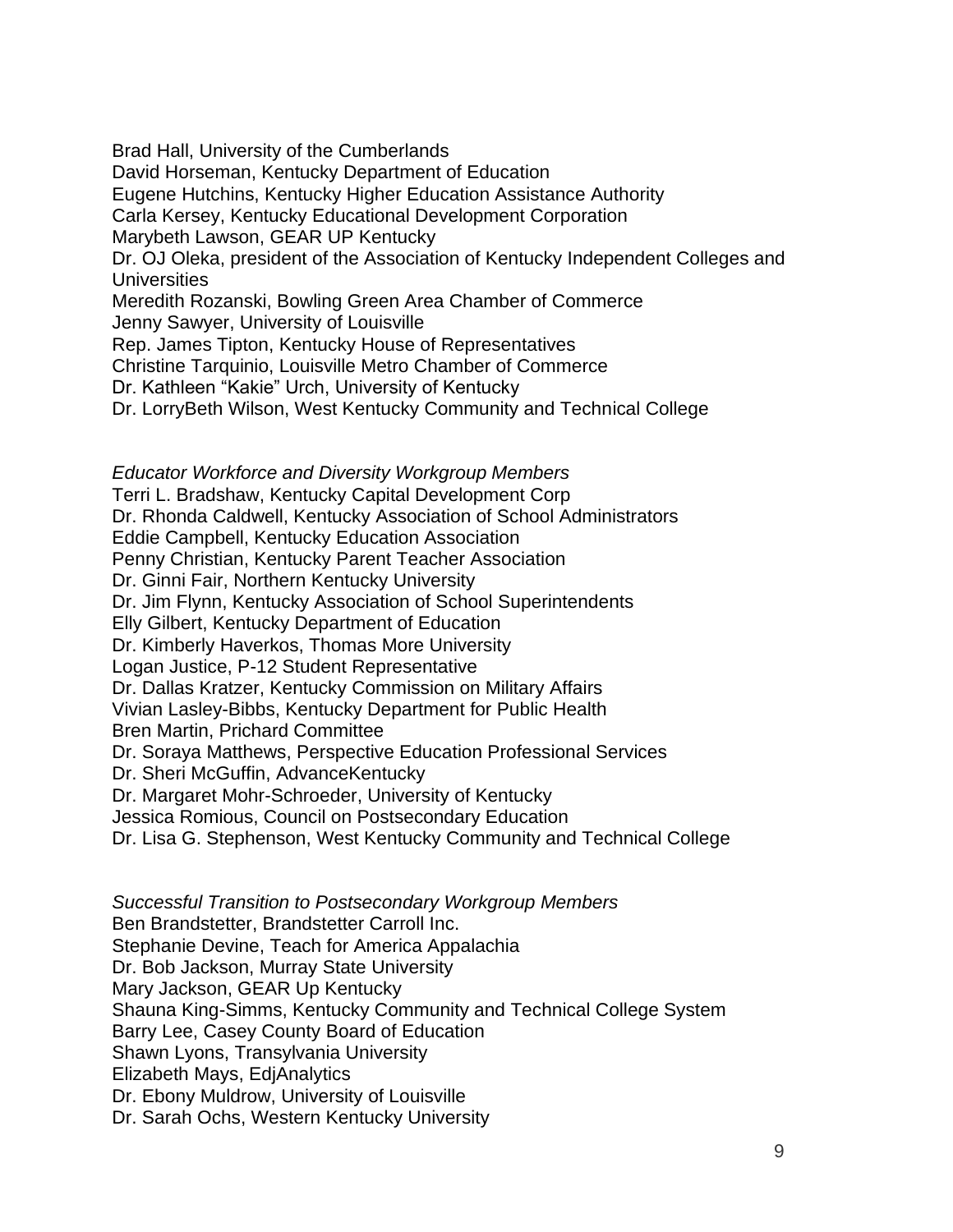Carolyn Noe, Northern Kentucky University Samantha Reynolds, Henderson Community College Workforce Solutions Matthew Ruark, Kentucky Wesleyan College Sheri Satterly, Danville Independent Schools Sara White, Berea College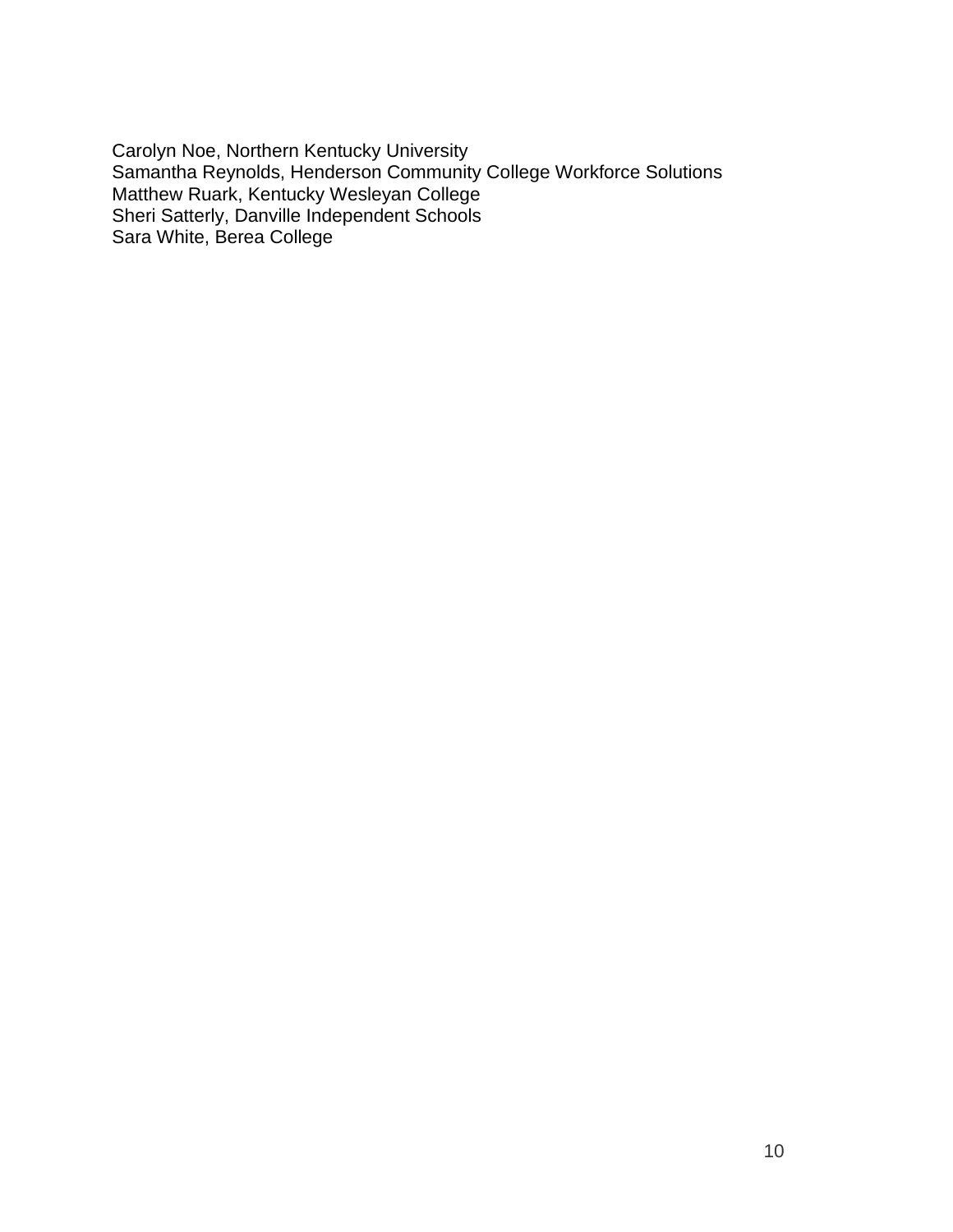# **Appendix B**

Stakeholder Engagement Participants and Key Takeaways

#### **Participants**

A total of 166 individuals participated in the focus groups and interviews. The breakdown of participants was as follows:

*Table 1: K-12 Participants by Role*

| <b>Role</b>     | <b>Number of</b><br><b>Participants</b> |
|-----------------|-----------------------------------------|
| Counselors      | 41                                      |
| <b>Teachers</b> | 25                                      |
| Administrators  | 27                                      |
| <b>Students</b> | 15                                      |
| Parents         | 12                                      |
| <b>Total</b>    | 120                                     |

*Table 2: Higher Education Participants by Role*

| Role                               | <b>Number</b> of<br><b>Participants</b> |
|------------------------------------|-----------------------------------------|
| College Administrators             |                                         |
| <b>Financial Aid Administrator</b> |                                         |
| <b>Dual Credit Coordinators</b>    | 20                                      |
| <b>Education Program Directors</b> |                                         |
| <b>Students</b>                    | 3                                       |
| Total                              |                                         |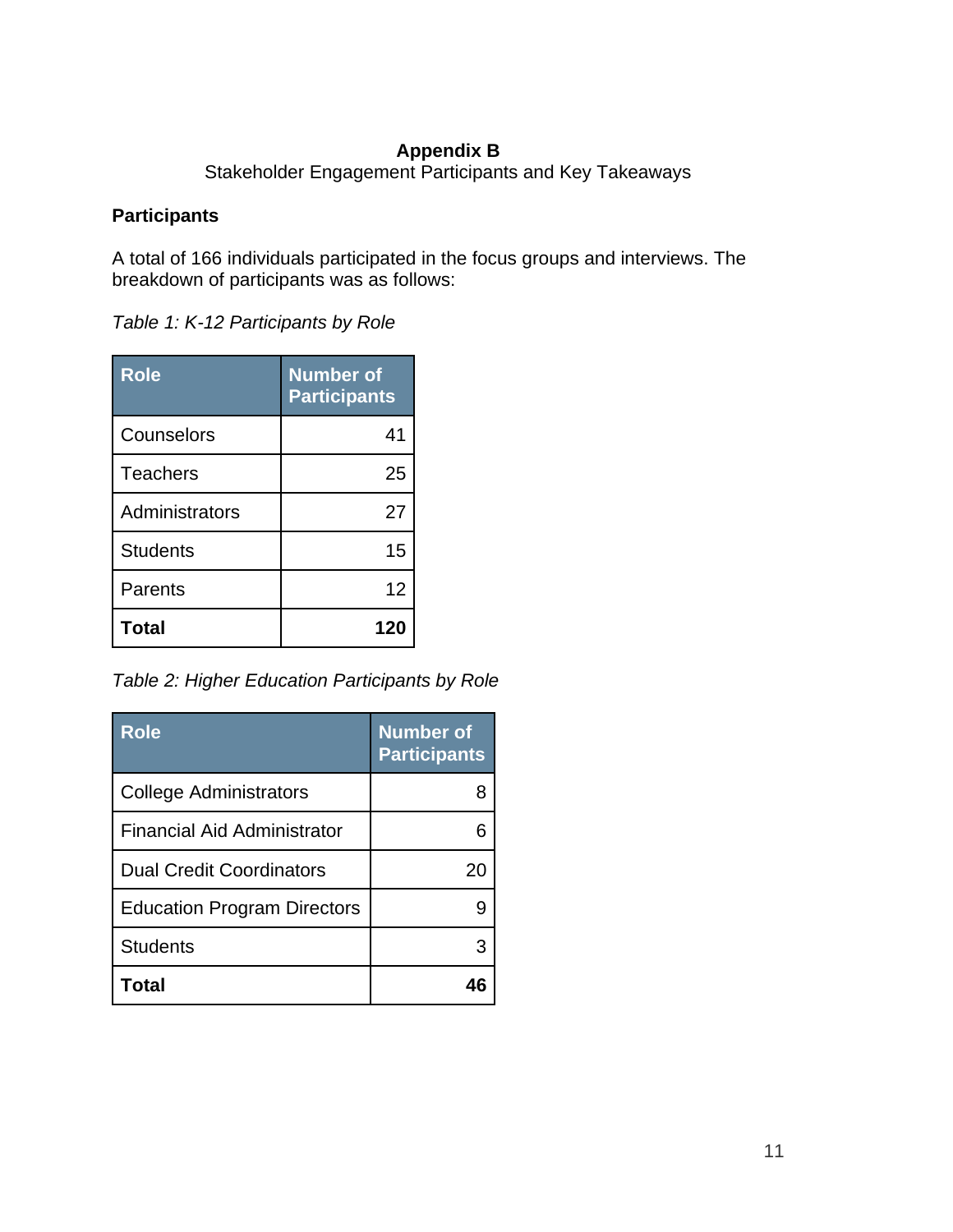# **Key Takeaways**

The focus group and interview questions centered on the three workgroup focus areas. The following key themes emerged from the conversations with stakeholders:

## *Successful Transition to Postsecondary*

- Counselors do not always have enough capacity to support students with postsecondary planning. Stakeholders called for more personnel, training and partnerships to help ensure all students have access to quality advising.
- Students and families are often overwhelmed by the number of college and career options. They need early and frequent exposure to a variety of college and career opportunities and support in building the academic and other essential skills to ensure they succeed in their postsecondary endeavors.
- Students are hearing a lot of messages about college, career and postsecondary, but there is a need for more unified messaging, more information about different postsecondary opportunities and stronger family engagement.
- Many students and families still struggle to complete the FAFSA and verification, understand the true cost of college, and interpret their award letters.
- Rural students, first-generation college students, DACA and undocumented students, special education students, and students of color often face additional barriers in transitioning to postsecondary, and the final recommendations should ensure all students receive equitable support.

# *Early Postsecondary Opportunities*

- There is significant variability in the number and type of EPO courses to which students have access. This often stems from district challenges around funding, scheduling and teacher credentialing.
- Many students and families are unaware of their options for accessing EPO courses, and advisors play a pivotal role in increasing participation.
- While the state dual credit scholarships and AP fee waivers are valuable, many students and families still face challenges in affording EPO courses.
- There is significant variability in policies between schools and institutions, which can be difficult to navigate. Cross-sector partnerships are key to building effective programs. Career pathway programs and early college programs have been successful ways to increase exposure and create an early entry point into dual credit coursework.
- Academic preparation is a key barrier for students succeeding in EPO courses. While we didn't hear issues around credit transfer for dual credit, counselors called for an easier system for viewing institutional policies. Students and families, however, are concerned about credit acceptance for AP courses, viewing dual credit as a surer bet.